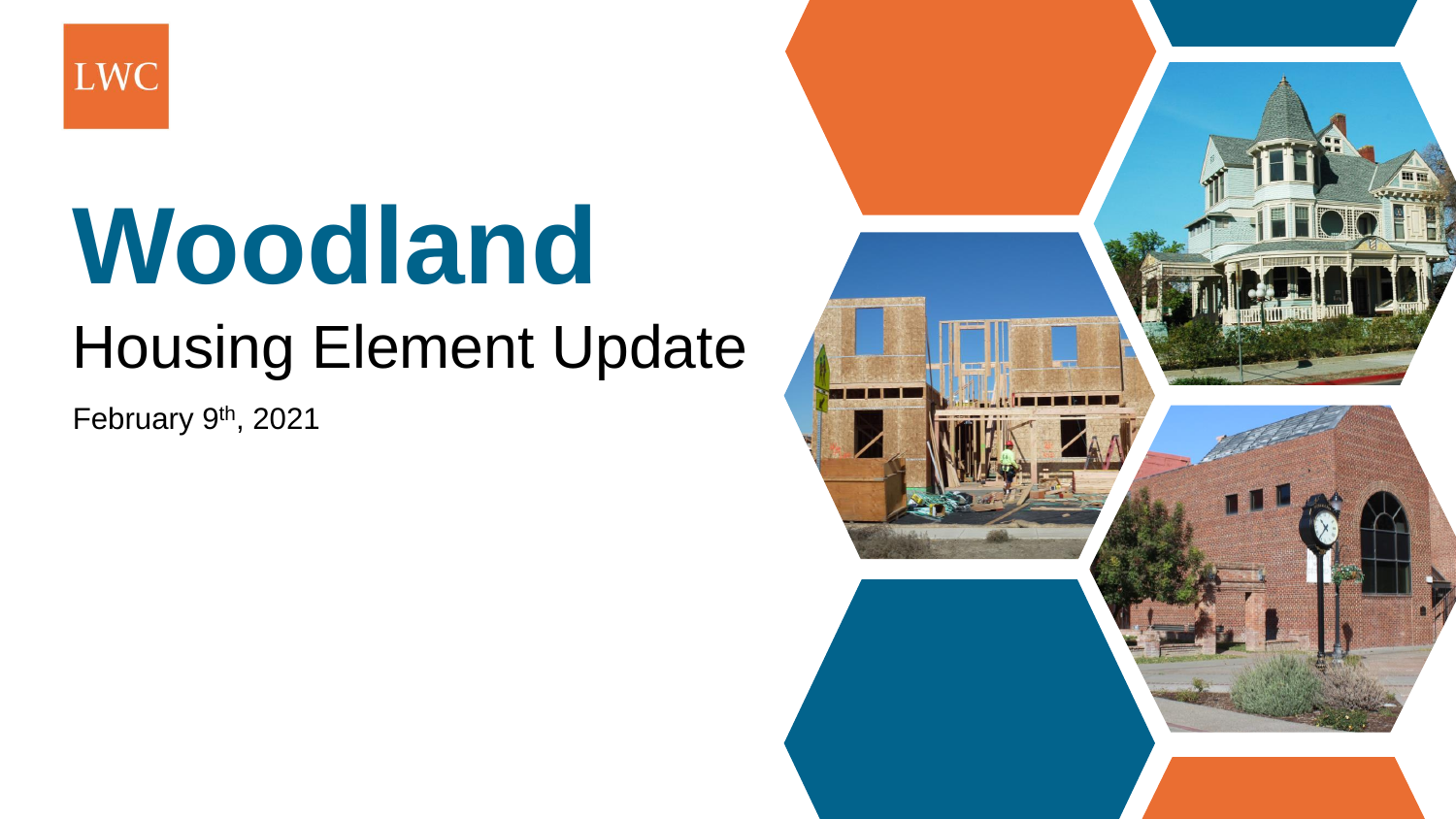## **Agenda**

- What is the Housing Element
- Update Process
- Discussion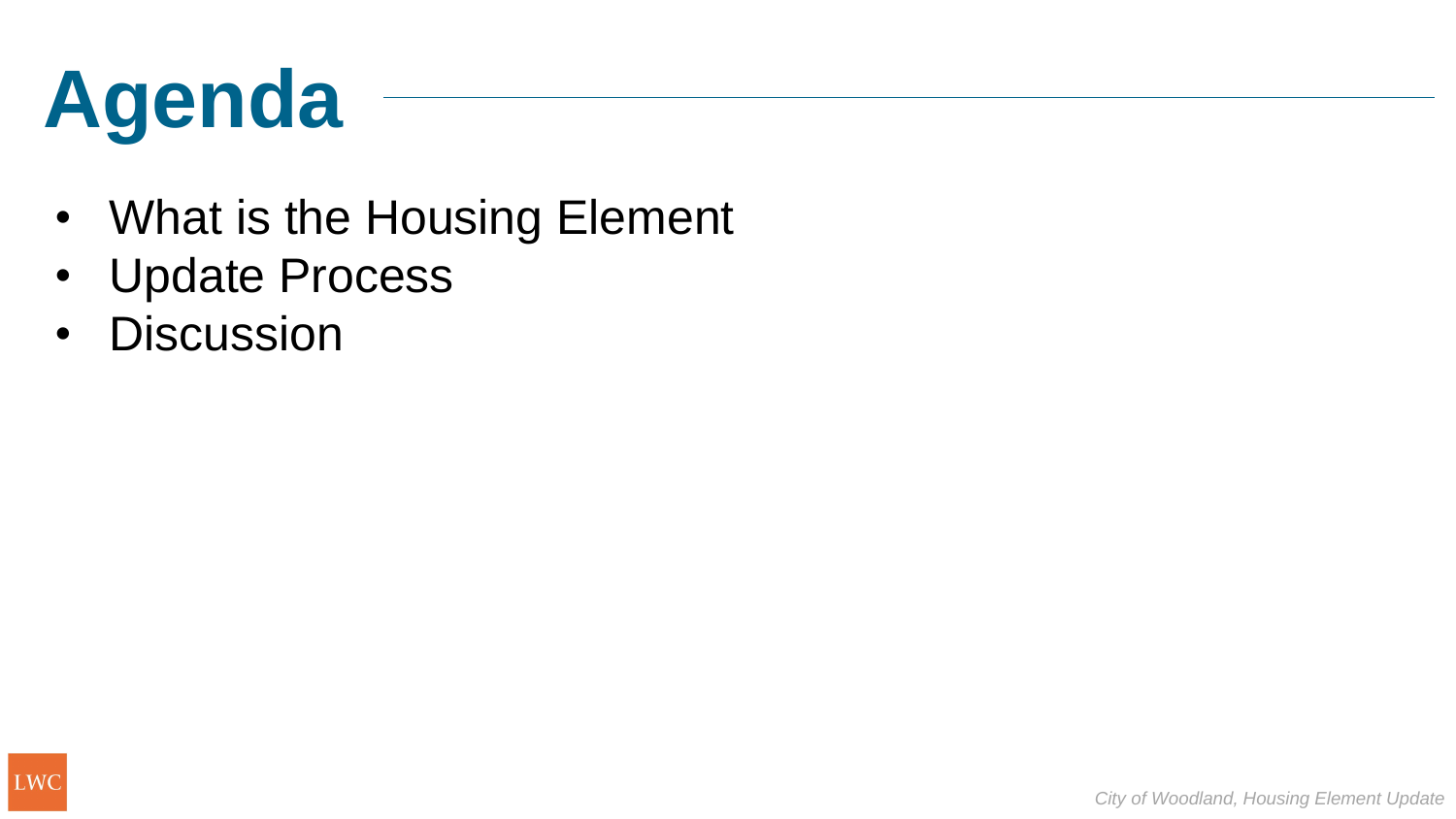

A **Housing Element** is required by State law and compels Woodland to do their "fair share" of planning for adequate housing

Housing Element must:

- Assess community housing needs and conditions of housing stock
- Establish a roadmap to accommodate projected housing demands
- Set citywide housing-related goals, objectives, policies, and programs
- Show how the City will meet demand for housing for all income levels

**Other Mandatory General Plan Elements:**



*City of Woodland, Housing Element Update*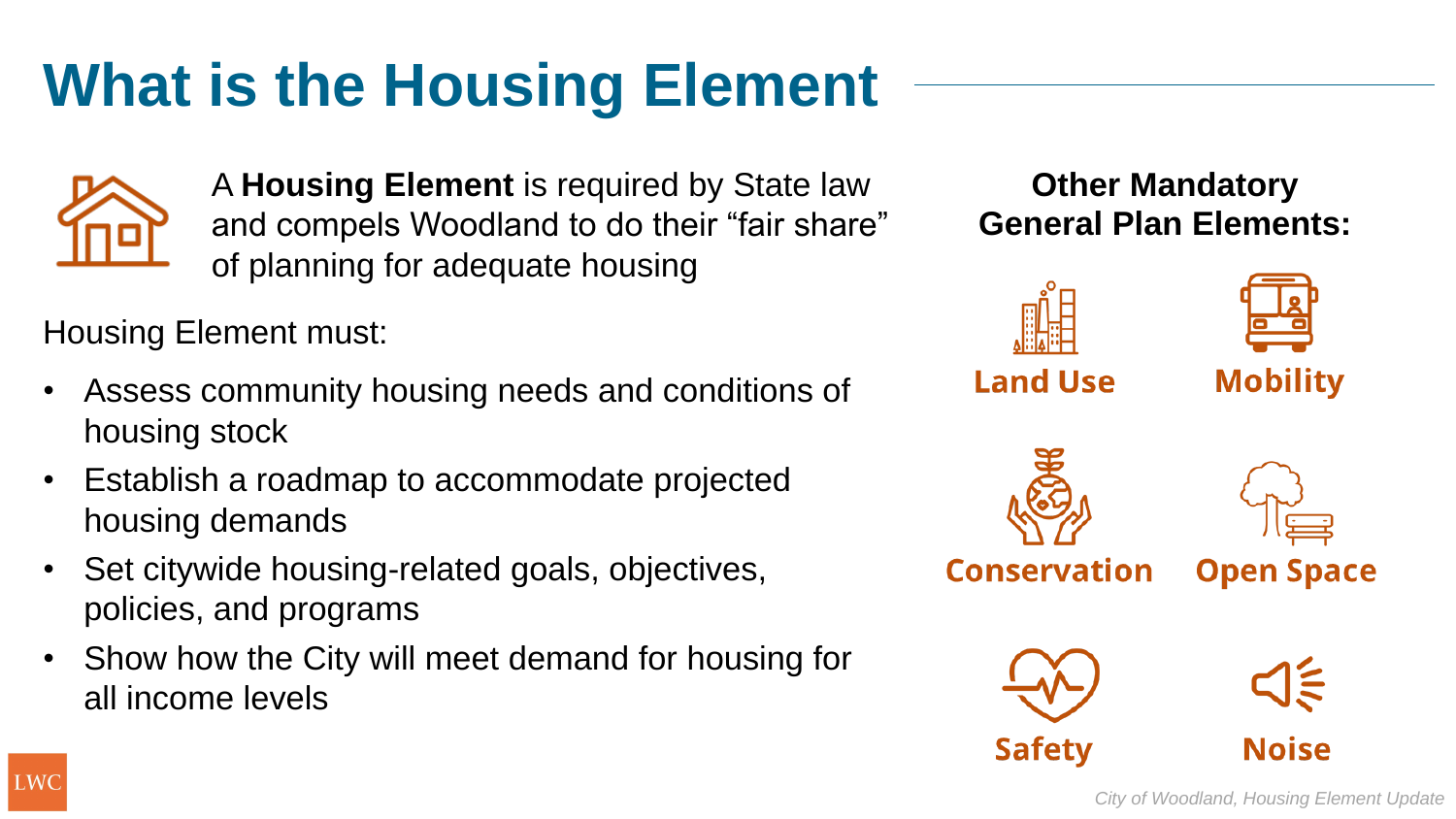#### Housing Element Components

- **1. Housing Element Review:** A performance evaluation of policies and programs from previous housing elements.
- **2. Housing Needs Assessment:** A review of the existing and projected housing needs, especially regarding special needs populations
- **3. Adequate Sites Inventory:** A record of suitable land zoned to accommodate the City's share of regional housing needs
- **4. Housing Resources Assessment:** Identified opportunities to support the development, preservation, and rehabilitation of housing
- **5. Housing Constraints Assessment:** Identified governmental and non-governmental (market, environmental, etc.) impediments to housing development
- **6. Implementation Plan:** Goals, policies, and programs dedicated to meeting the City's housing need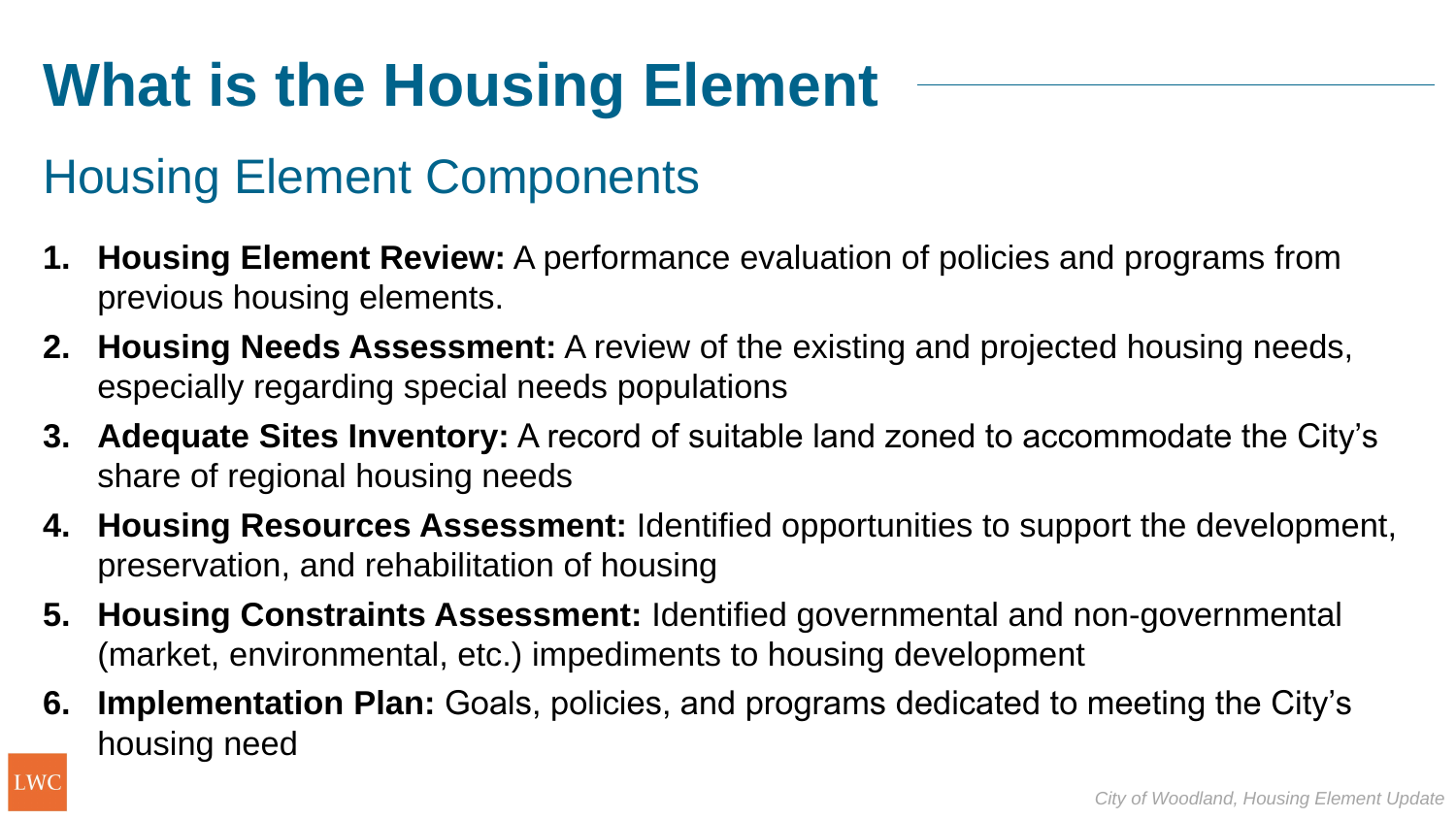#### Regional Housing Needs Allocation (RHNA)

Regional Housing Needs Assessment or RHNA:

- Projected number of new housing units needed
- Each jurisdiction must show it can *accommodate* its total RHNA number, and its allocations by income level.
- Mandated by State law

|                               | <b>SACOG</b>   | <b>Woodland</b>      |
|-------------------------------|----------------|----------------------|
|                               | 6th Cycle RHNA | 6th Cycle RHNA Share |
| <b>Very Low</b><br>30-50% MFI | 38,999         | 663                  |
| Low<br>50-80% MFI             | 23,503         | 399                  |
| Moderate<br>80-120% MFI       | 29,993         | 601                  |
| Above Moderate<br>>120% MFI   | 64,017         | 1,424                |
| <b>Total</b>                  | 153,512        | 3,087                |

*Median income 4-person household: \$92,500*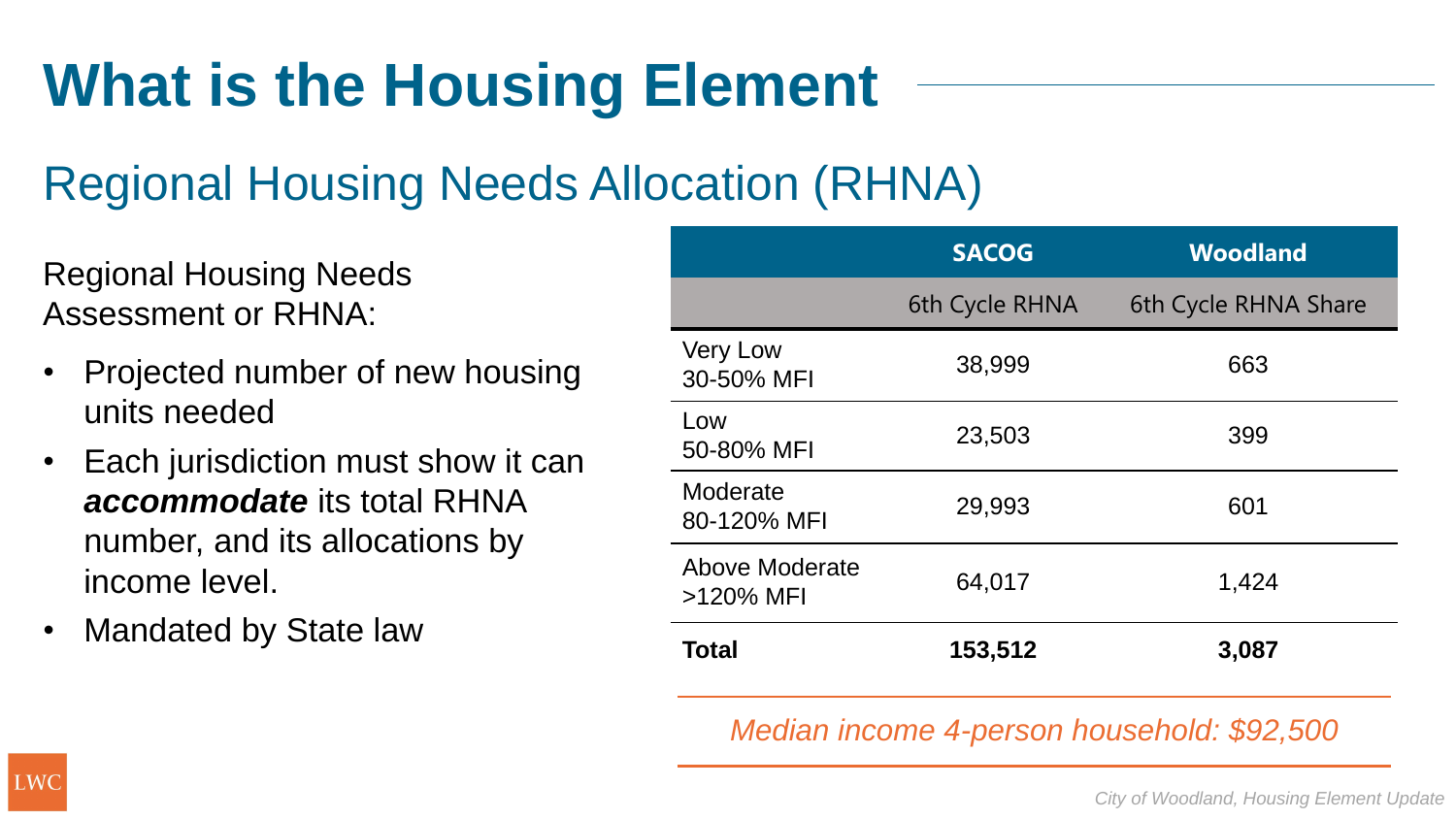#### How Does the Housing Element Help the City Meet its Goals?

- Develop an inventory of sites sufficient to meet the City's RHNA allocation
- Establish policies and programs to incentivize both market-rate and affordable housing development
- Identify additional strategies to reduce constraints and expand housing production

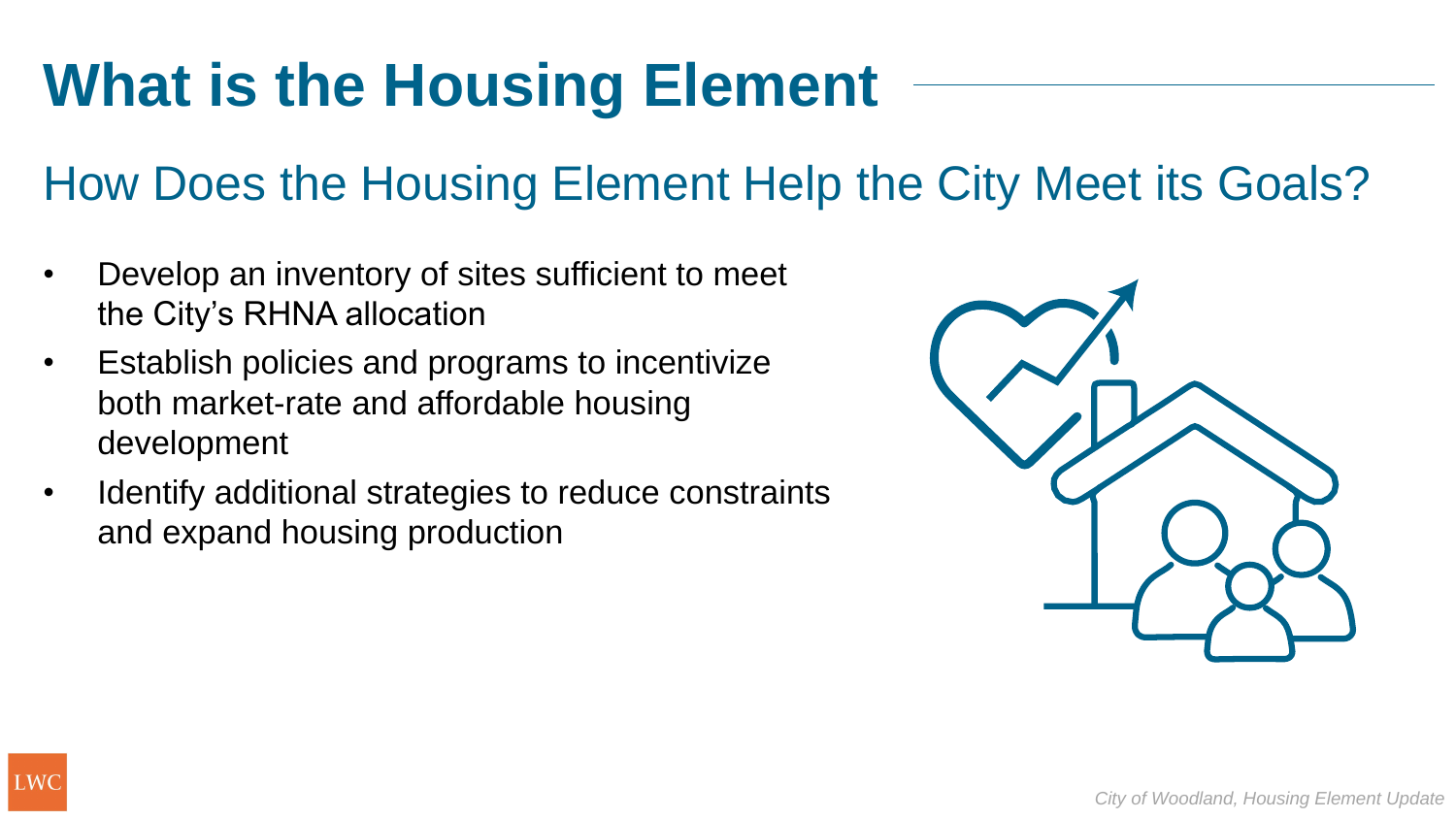#### **Update Process**

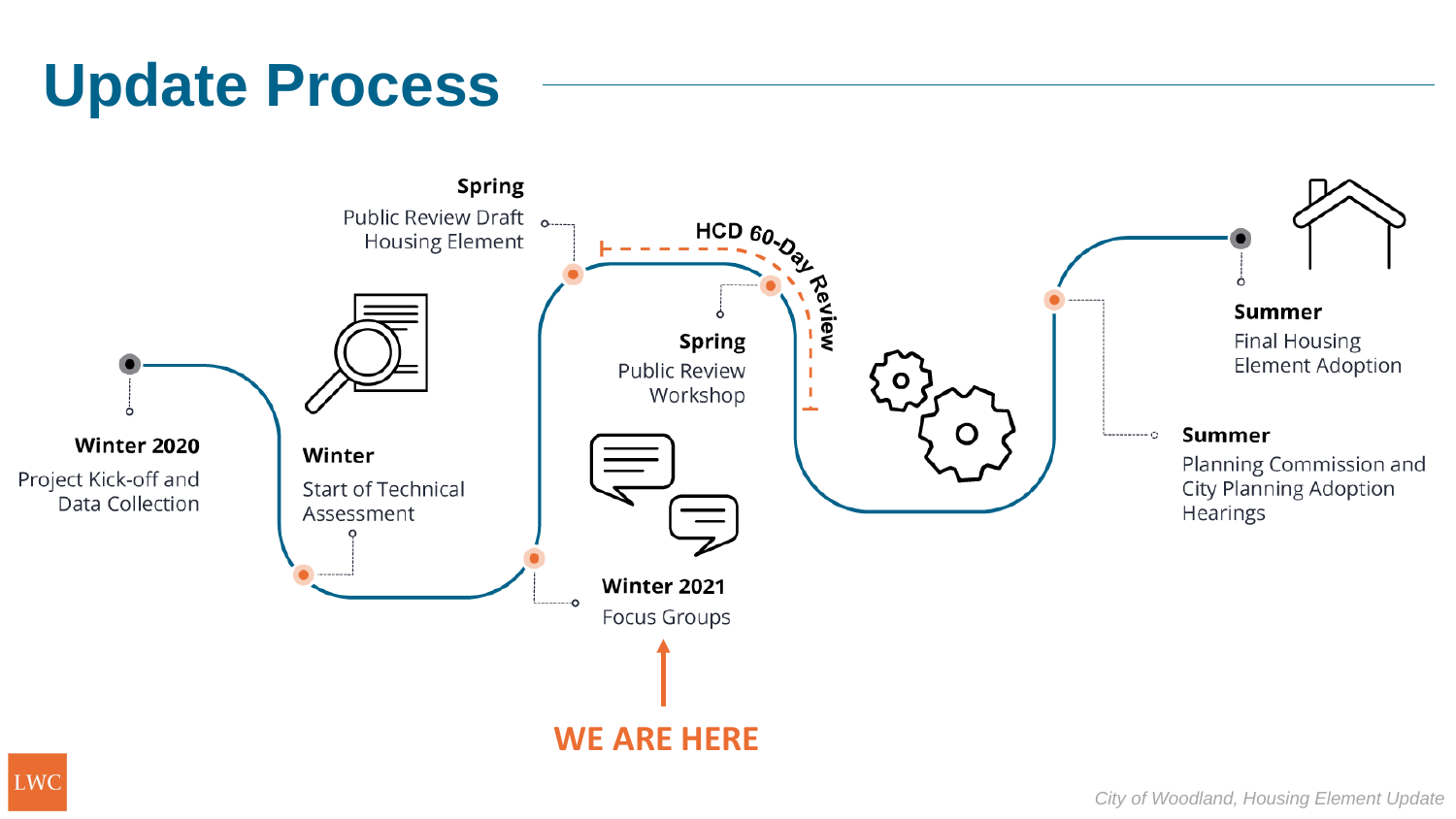### **Update Process**

#### Focus Groups - Why We Are Here

- **Purpose:** Introduce the housing element update, discuss opportunities and constraints to housing development, and receive policy/program recommendations
- **Who/When:** Three (3) focus group sessions for a variety of stakeholders including
	- o Community and Housing Advocates
	- o Housing Developers
	- **Local Institutions and Businesses**

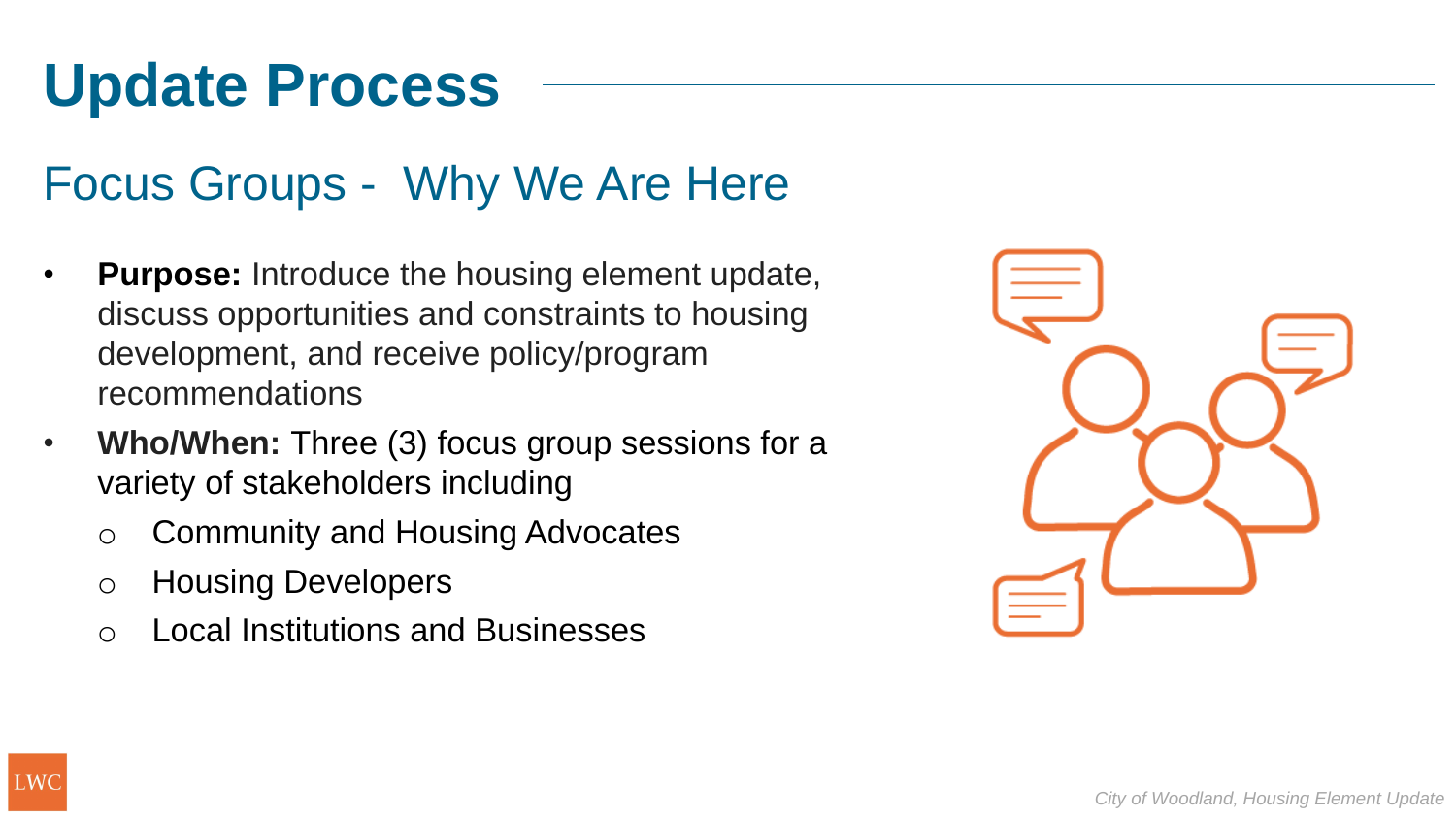#### **Focus Group Protocols**

- **Group Norms**
	- o Each participant will be treated with respect
	- $\circ$  Please be mindful of time
	- o Allow other participants to finish speaking before beginning to speak
- **Format**
	- o Open discussion with guided questions
	- o The **chat function** will be available if you would like to provide written comment, though the focus is will be on the dialogue.
- **Recordation:** Meeting will be recorded, and chats will be saved